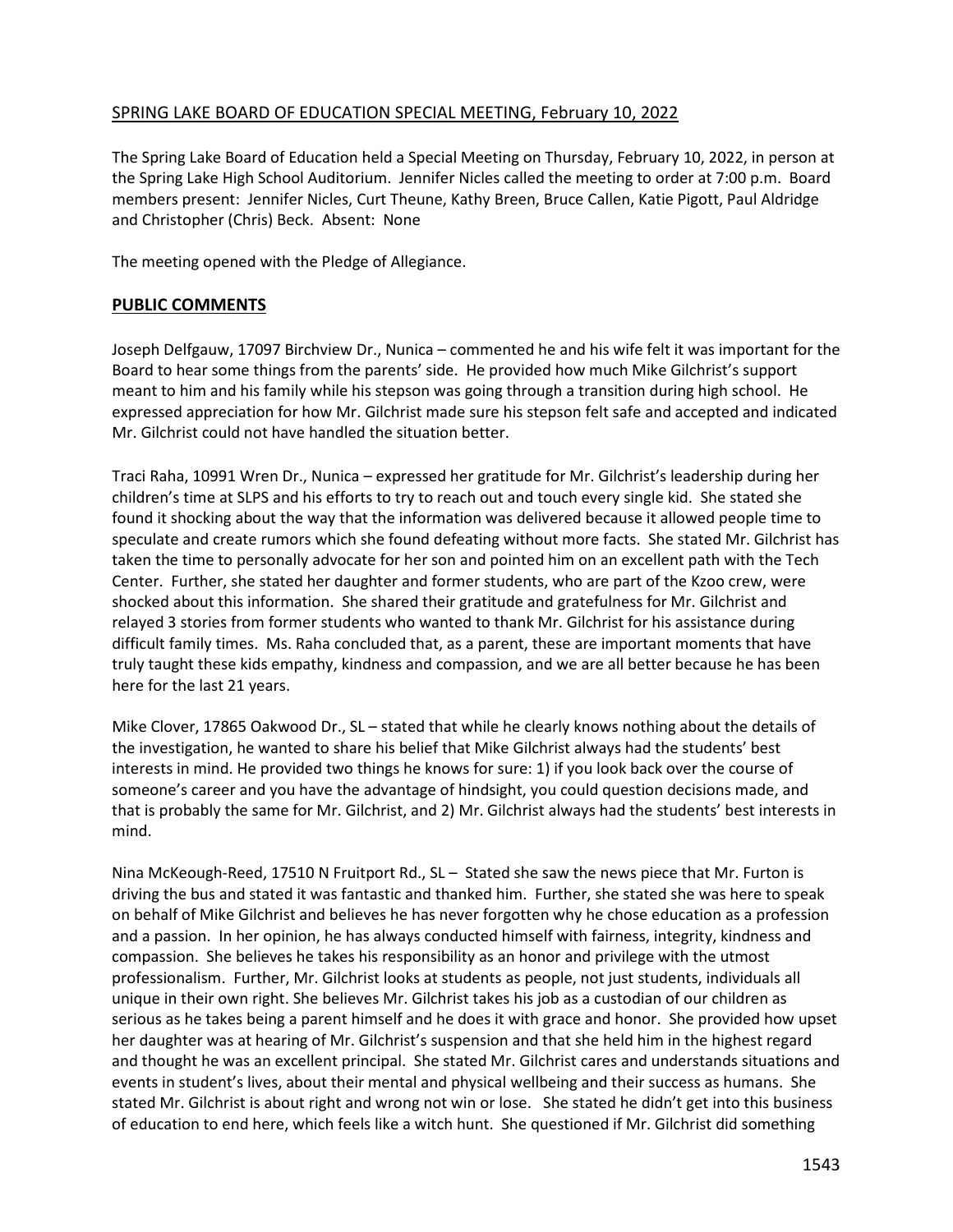wrong to make it right for a student to continue forward momentum in a time of acute crisis, is that really wrong? She concluded by saying that Mr. Gilchrist was one of a handful of staff that showed compassion and care, not only for her family, but the student body and community during a time of unprecedented tragedy. She implored the Board to be very meticulous in their investigation, to look at the man who has helped shape lives of thousands of men and women in this community and tread lightly on the outcome.

# **CLOSED SESSION – PERSONNEL MATTER AT THE REQUEST OF EMPLOYEE**

Curt Theune moved, supported by Kathy Breen, to go into closed session.

Jennifer Nicles provided that the Board will go into closed session to hear complaints brought against the District's high school principal, Michael Gilchrist, concerning academic records because Mr. Gilchrist has requested a closed hearing under Section 8(1)(a) of the Open Meetings Act; and, to consider material exempt from discussion or disclosure by the state or federal statutes, including student records protected by the Family Educational Rights and Privacy Act also referred to as FERPA.

Roll Call Vote: Yes – Nicles, Breen, Theune, Callen, Pigott, Aldridge, Beck No – None

Motion approved. Jennifer Nicles provided that the Board will go into closed session and will return to the auditorium when finished.

The Board went into closed session at 7:14 p.m.

Curt Theune moved, supported by Chris Beck, to return to open session at 8:05 p.m.

Vote: Yes – Unanimous

Jennifer Nicles provided that the Board has reviewed the investigation report related to this matter. The report will be made available to the public at a later date. This will occur as soon as it can be assured that student privacy rights are appropriately protected.

## **ACTION ITEMS**

## CONSIDER RESOLUTION ACCEPTING RESIGNATION OF MICHAEL GILCHRIST

Jennifer Nicles stated the Resolution accepting Mr. Gilchrist resignation will be considered and read the resolution out loud.

Curt Theune moved, supported by Bruce Callen, to consider the Resolution accepting the resignation of high school principal Michael Gilchrist as presented. Discussion followed.

Mr. Furton stated while he has worked with Mr. Gilchrist over the last 14 years, he has a number of positive comments and stories regarding Mr. Gilchrist that he could easily share in memory of the time he was principal at the high school. There is no shortage of accolades. However, the report shared with the Board details some facts associated with student records and mismanagement of those records. Mr.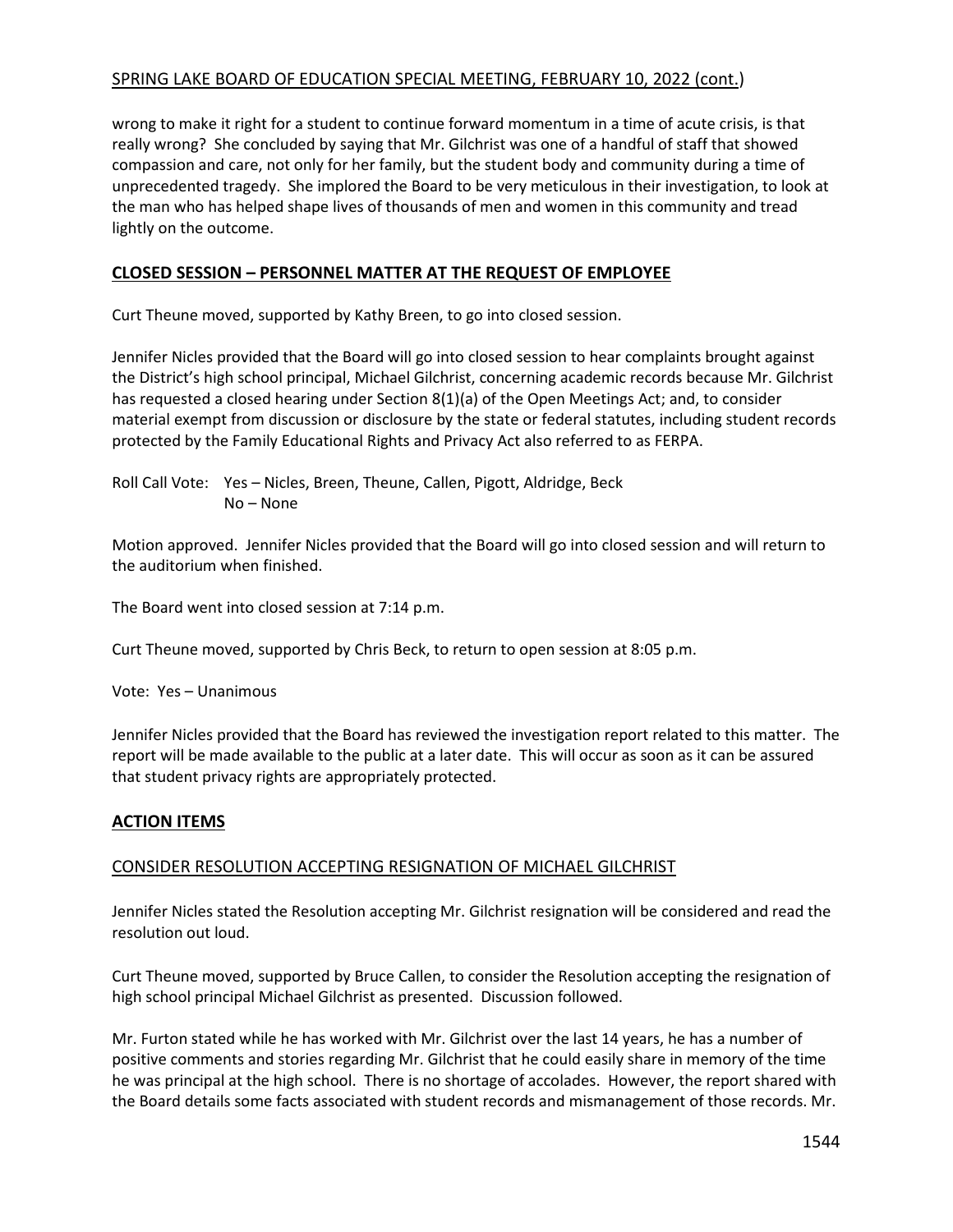Furton provided that he will review the report tonight at a high level and that the report will be released in its entirety after private student information is protected.

Mr. Furton provided the investigation began with this broad question: Did Mike Gilchrist change student grades in a manner consistent with district policies and educational ethics? It was important to establish unbiased facts in support of an answer to that question, and Mr. Furton provided the following timeline of the investigation:

- January 13, 2022: Report of 14 grade changes made by one unidentified individual
- January 14, 2022: Identified user as Mike Gilchrist who made the grade changes; Obtained list of additional grade changes made by Mr. Gilchrist
- January 17, 2022: Mr. Furton and Mr. Ely interview with HS Registrar and Media Specialist
- January 24, 2022: Mr. Furton and Mr. Ely interview Mr. Gilchrist regarding allegations; Mr. Gilchrist placed on paid administrative leave pending the investigation of changes to student academic records
- January 25, 2022: Mr. Furton and Mr. Ely meet with Mr. Gilchrist, at his request, to see if he could provide answer.
- January 26, 2022: Mr. Gilchrist submitted his resignation to Mr. Furton
- January 27, 2022: Investigation began with interviews of high school staff with Mr. Ely, or another administrator within the district, and Mr. Furton, and looking at 51 student records belonging to 31 different students.

Some of the areas that were impacted by this review include Mr. Gilchrist's contract, three district polices – conflict of interest, grading policy and anti-fraud policy – and his administrator's certificate and educator code of ethics. Each one of those could be impacted by the findings of the investigation.

During the specifics of the investigation, Mr. Furton came to understand that grade changes typically at the high school were only made by the Registrar so there should not be instances when grades were changed by any other individual. He received anecdotal reports of conversations between Mr. Gilchrist and certain staff members which paint a picture of an individual who was trying to spin a narrative different than what was available on paper – in other words, finding ways to rationalize the behavior at hand.

In the interview with Mr. Gilchrist, he had difficulty answering questions, stated he had not changed grades and admitted that the process of changing grades did not include a good paper trail, that it was very loose. As questions became more specific regarding grade reports and specific changes, inconsistencies were found with what Mr. Gilchrist shared with Mr. Furton and Mr. Ely and what he had previously stated to other staff. It was clear by the end of the meeting that there were some less than truthful comments and statements made relative to this issue. It became evident that Mr. Gilchrist's statements were not an accurate depiction of what occurred over the course of 8 years with the grade changes that Mr. Gilchrist had made.

In the second interview on January 26, Mr. Gilchrist apologized for the comments he had made and admitted that he had done all of the things in question and said that he needed to know what to do to make it right. He offered two options. If it was going to be a disciplinary situation, he was going to admit to his staff everything that had been done. If, however, it was going to result in his employment being terminated, he would resign immediately. At that point, Mr. Furton notified Mr. Gilchrist that the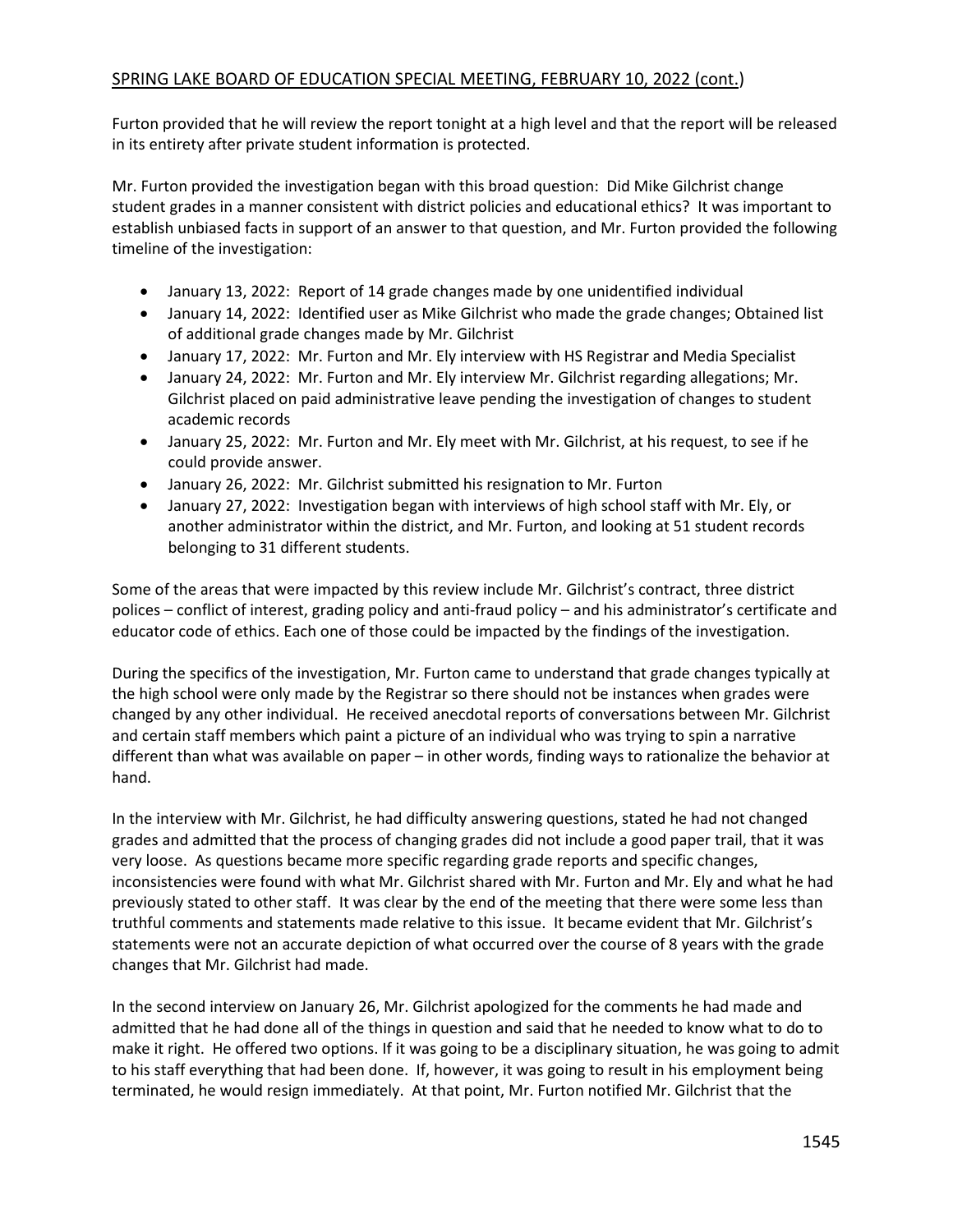situation needed to be investigated fully, and that until it was investigated, the district would not accept a resignation from him and was not going to offer any discipline as the facts needed to be discovered.

Mr. Furton described the teacher interview process and provided that 14 of the 17 teachers said that they would go to the Registrar, in person or via email, to make any grade changes. All but 3 also stated that grade changes were not discussed with Mr. Gilchrist. After a review of the records with the teachers, the vast majority of the 51 grade changes were made without teacher knowledge or consent. Overrides had occurred. Some of those grade changes were for reasons that were heartfelt and sentimental – students may have been in crisis or experiencing some sort of distress. However, they were still violations of policy. The report shows that the majority of grade changes did not fit that description, the majority have some other explanation which have yet to be known or understood. Students who were by all accounts not in distress or experiencing any particular difficulty seemed to get a hand when a hand was not needed.

After interviews with teachers, additional communication from Mr. Gilchrist stated that many of the families he worked with had delicate situations. He went on to apologize again for putting Mr. Furton, the Board, staff, students and the community through this situation.

Mr. Furton provided his findings that Mike Gilchrist is in violation of his employment contract, District policy and the educational code of ethics provided under his administrator certificate. The terms, policies and ethics all serve to support the core, fundamental mission of the District, which is to provide equal educational opportunity to all students. Left unchecked, the conduct at issue here undermines public trust and makes the concepts of merit and basic fairness secondary to access and influence.

In conclusion, Mike Gilchrist's conduct related to these matters constitutes grounds for terminating his employment with the District and voiding his contract. However, Mr. Gilchrist has tendered a resignation which he is inclined to recommend the Board accept. While Mr. Gilchrist's motivation and methods related to the matters at hand may warrant censure, what is most important is that the District and Mr. Gilchrist part ways, not how that is accomplished. A resolution to this effect has been prepared for the Board's consideration.

Jennifer Nicles asked Mr. Furton to explain the steps to prevent this from happening in the future.

Mr. Furton provided the following steps will be put in place immediately:

- 1) Limit access to the ability to change grades in PowerSchool to only two individuals in the district, the head technology coordinator and the HS Registrar.
- 2) A form has been developed for grade changes requiring teacher and principal signatures before submission to the Registrar for any grade change.
- 3) Yearly audit of grade changes.

Chris Beck asked about regaining trust of the teachers that the grades they provide end up in the system. Mr. Furton provided that it will take some time to repair the trust and noted that the teachers relationships with students are sacred, and the district cannot have individuals with the authority or the ability to override that. Mr. Furton believes that the new procedures will help with that.

Roll Call Vote: Yes – Nicles, Breen, Theune, Callen, Pigott, Aldridge, Beck No – None